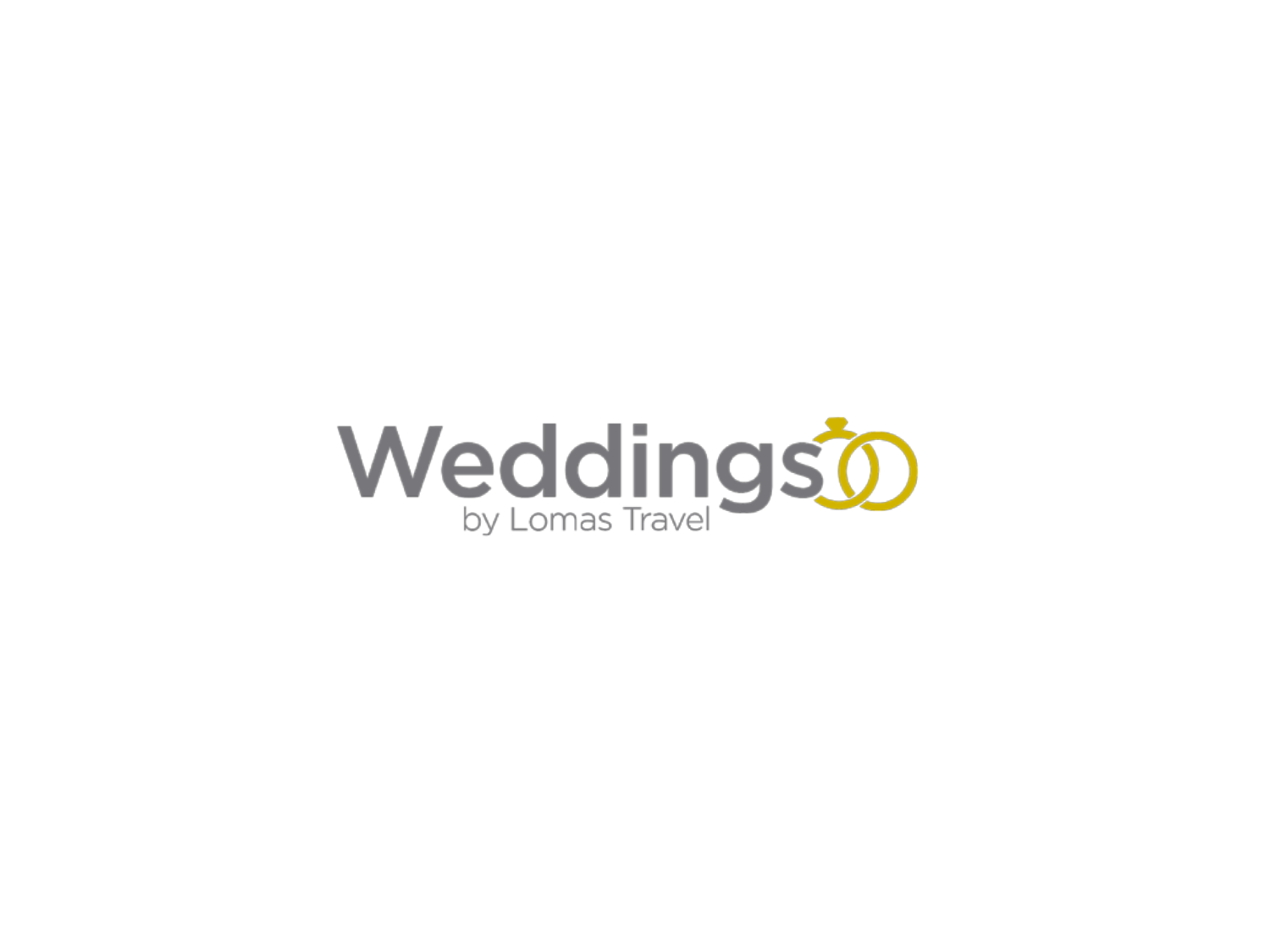

## THE REFLECTION OF FUN

*We are a company dedicated to the rent of Capture Mirrors. Capturing and printing photos through a magic mirror with the highest Photo booth technology in the market.*

*Capture Mirror has a team of professionals capacitated to provide the best service during a celebration, guaranteeing a lot of fun, causing a great sensation and turning all eyes on you.*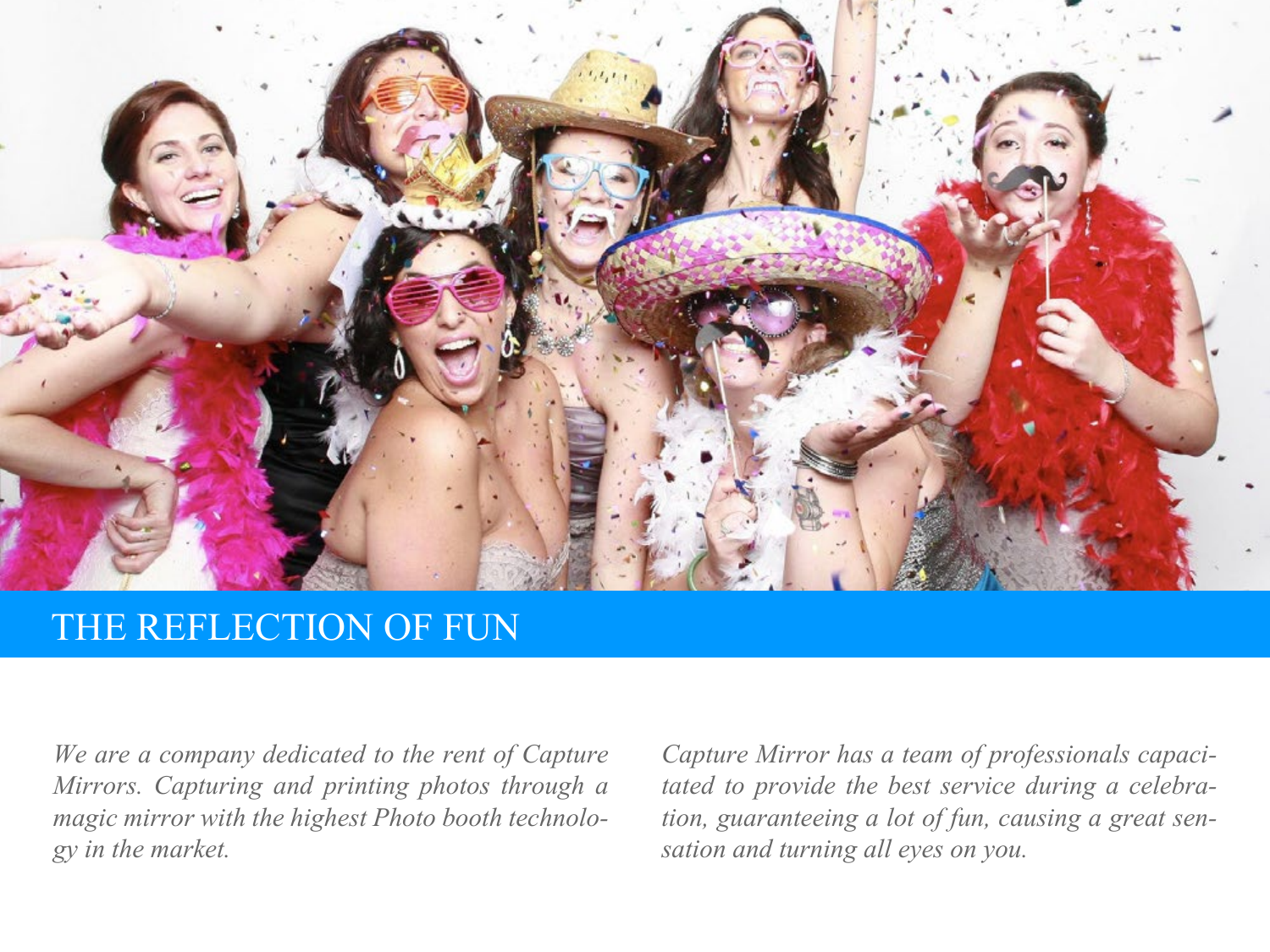

# THE BEST IN PHOTO BOOTH

*Capture Mirror is a magic, interactive and innovator Mirror of high quality. Capture Mirror captures, prints and shares photographs in the social media at the moment in high resolution with the best Photo Booth technology in the market.*

# PERSONALIZE YOUR PHOTOS

*Select among designs of predefined templates for your pictures or personalize them adding the bride and groom´s names, logos or products images. It is ideal for launches, groups and bussiness meetings that will make your coorporate identity look good.*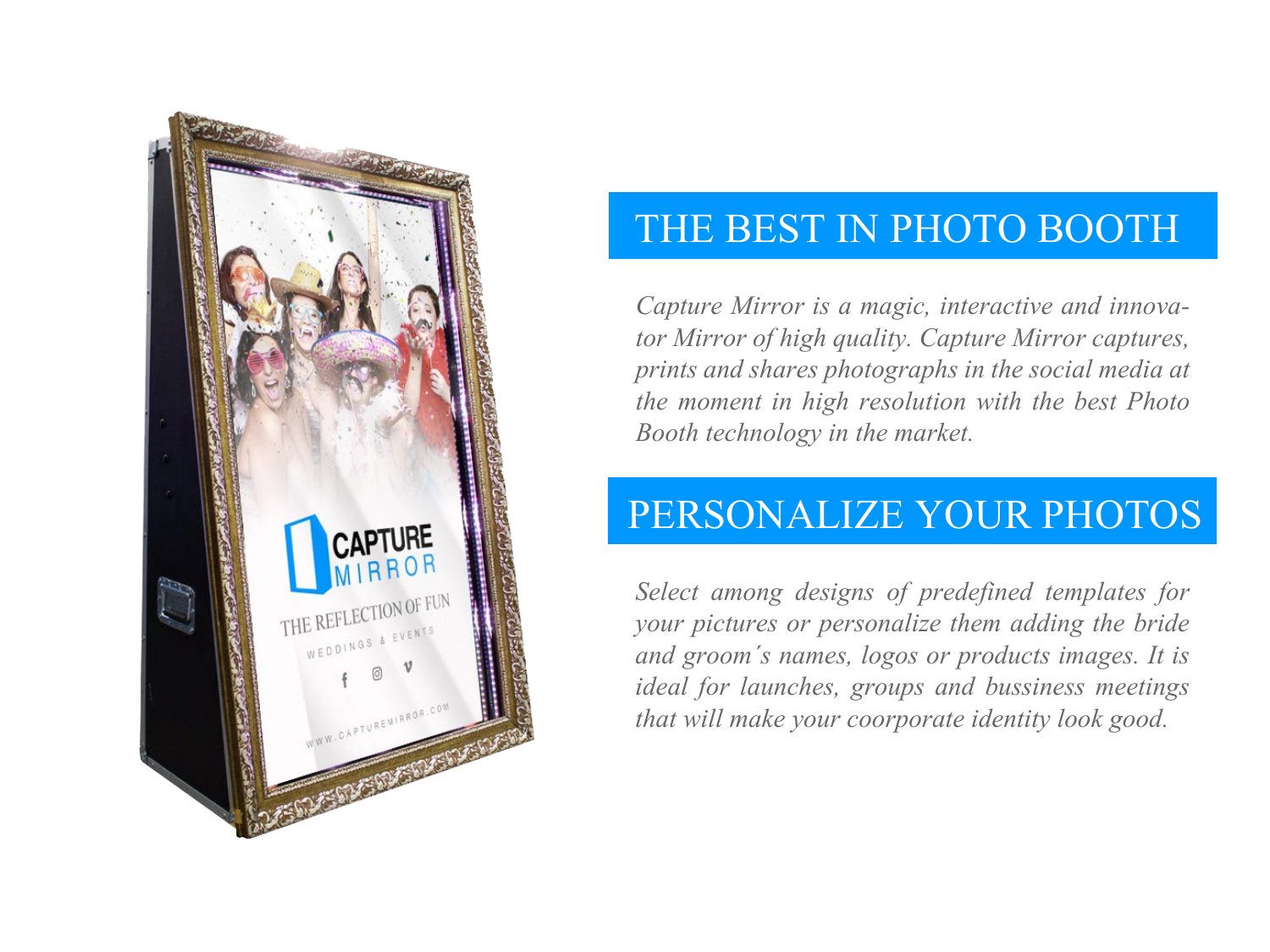

### EVERYTHING CAN BE A PROP!

*Nothing is more exciting than knowing that we are going to do a Capture Mirror session, either if it is a corporative event, a wedding or sweet 15 it is very exciting.*

*The Props are all of the accesories that can be used to make your photos fun. You can have the shapes, colors, and themes that you want, even according to the different hollidays of the year.*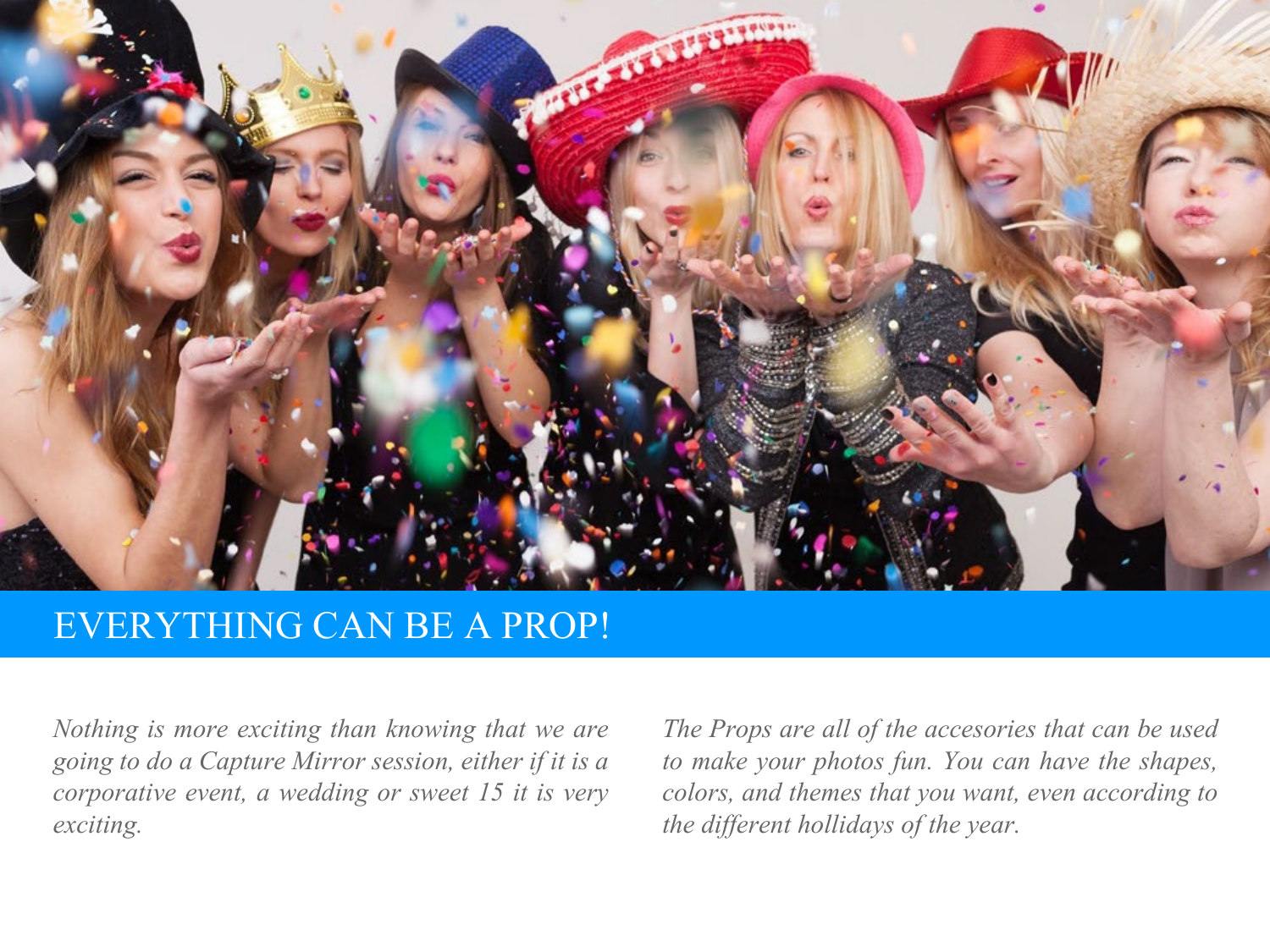

## BOOK NOW!

#### *Deluxe*

*2 hrs of service, unlimited photos, color printing, fun props, gallery in website, gallery in social media, technical assistance, transportation, installation of the equipment.* 

*Additional hour Dead hour*

### *Diamond*

*4 hrs of service, unlimited photos, color printing, fun props, gallery in website, gallery in social media, technical assistance, transportation, installation of the equipment.*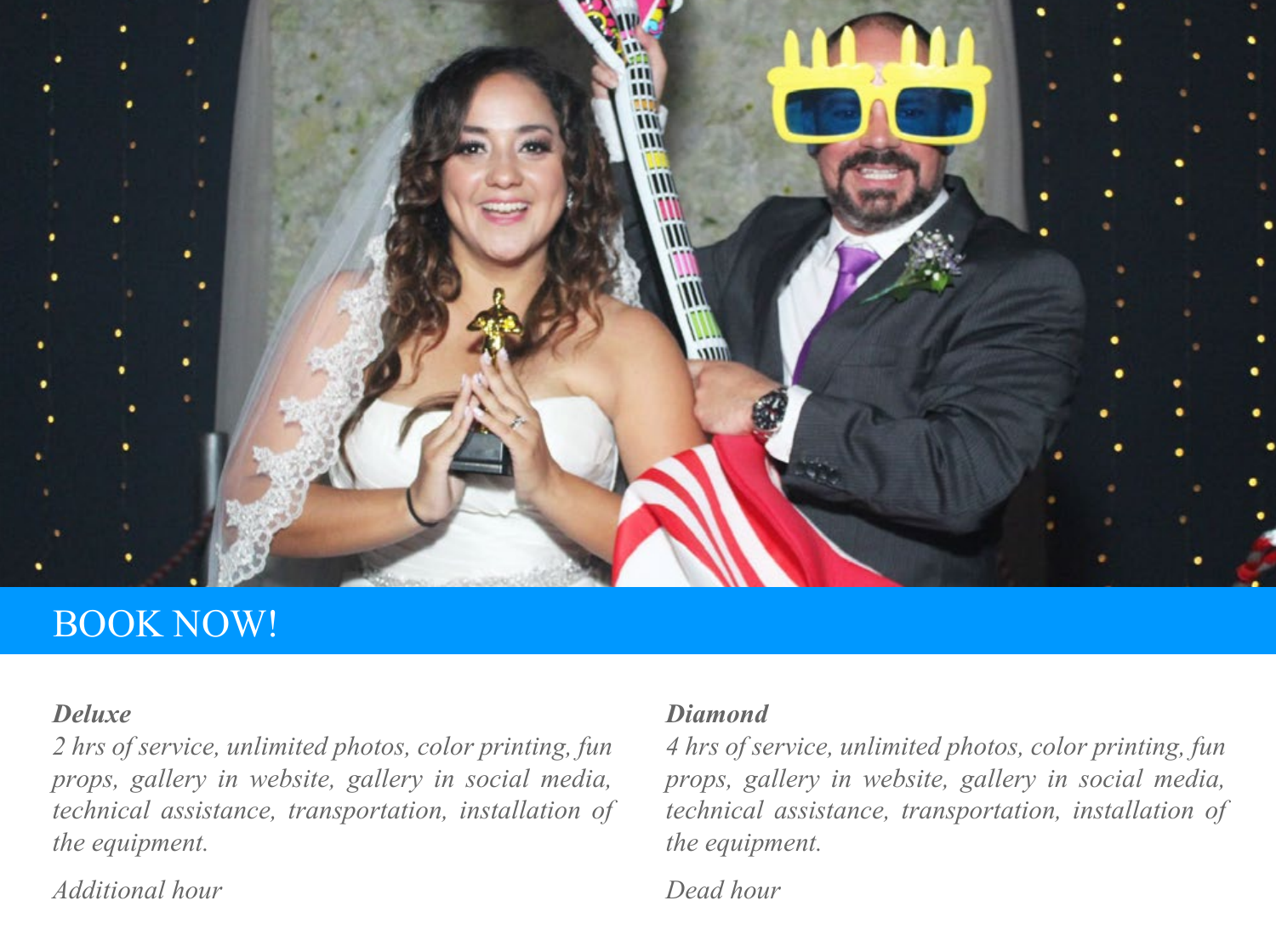

# PRINTED SAMPLE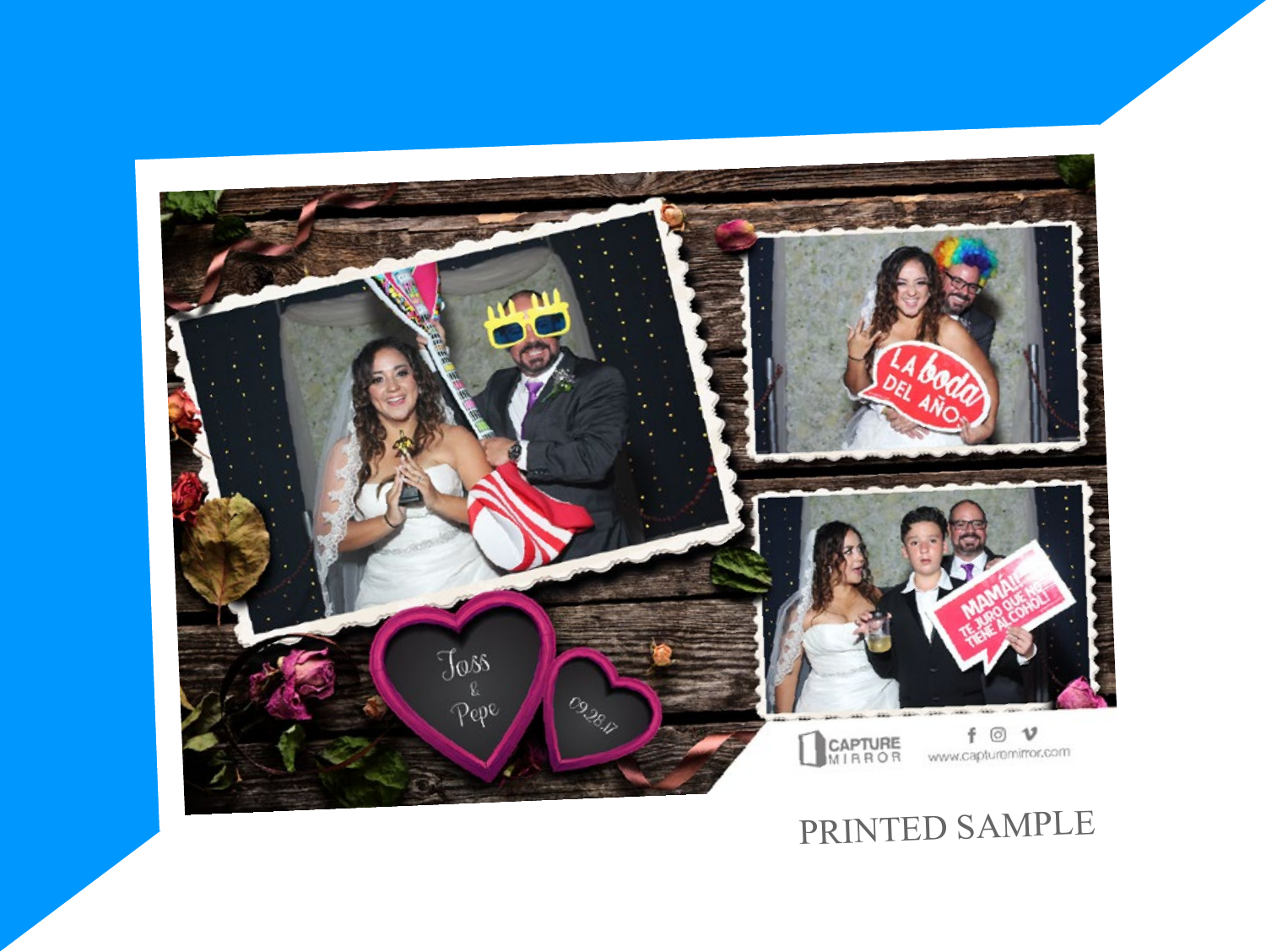

*For canceling custumers should notify with 30 DAYS OF ANTICIPATION to the date of the event. If the service is canceled within the 30 DAYS OF ANTICIPATION custumers will be charged with 50% of the total value of the service, due to non refundable administrative expenses. In case of notifying the cancelation of the service after the 30 DAYS OF ANTICIPATION custumers will be charged with 100% of the total value of the service. In case of natural eventuality (rain, fire, storm, etc.) that will not allow the performance of the service during the event, we will procede with the inmediate removal of the equipment with no right of refund. The refunds will be paid within the next 30 working days after the cancelation. Taxes will be paid by the costumer.*